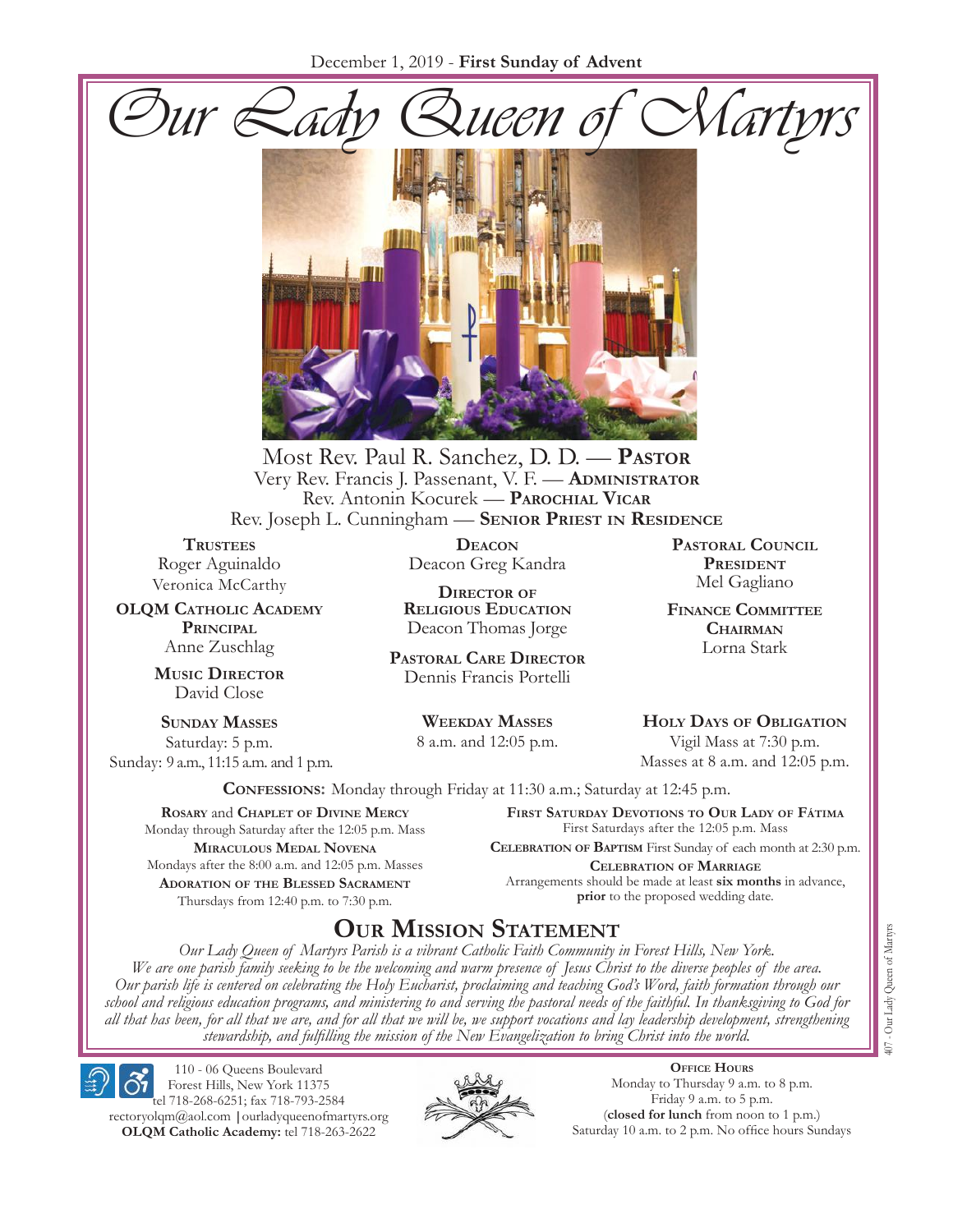## **Masses for the Week**

*Saturday, November 30* **Saint Andrew 8 a.m.** Souls in Purgatory **12:05 p.m***.* Giuseppina and Antonino Sciacca **5 p.m.** Rev. Daniel Weiscopf

*Sunday, December 1* **9 a.m. Family Mass celebrated for the parishioners of Our Lady Queen of Martyrs**

*Children's Liturgy of the Word* 

*Monday, December 2* **8 a.m.** Lola Hecht **12:05 p.m.** John Keck

*Tuesday, December 3* **Saint Francis Xavier 8 a.m.** Richard Allan Kierman **12:05 p.m***.* Luis Godoy

*Wednesday, December 4* **Saint John Damascene 8 a.m.** James J. Ward **12:05 p.m.** Helmy Giacoman

*Thursday, December 5* **8 a.m.** Lian Hegarty **12:05 p.m.** Susan Villani

*Friday, December 6* **Saint Nicholas 8 a.m.** Souls in Purgatory **12:05 p.m***.* Eugene J. Kelly Jr., Thomas Mulderrig, Charles Walsh, and Gerard Shevlin

*Saturday, December 7*

**Saint Ambrose 8 a.m.** Sister Lucia Paredes **12:05 p.m***.* Giuseppina and Antonino Sciacca **5 p.m.** Deceased members of the Linares and Griffin families

# **Remember Our Sick**

Blanche Aeppli, Svetlana Abramova, Augusto F. Alvarez, Daniel Alvarez, Aldo Arcomano, Joseph and Mary Augustine, Michael Bekman, Alexander Berardino, Peter Berardino, Mark Bradley, Elba Camacho, Shana Clemente, Maria Comacho, Mary Ann Cornell, Irene Cucurella, Tracy Cuva, Joan Donnelly, Norman Doucette, Mary Evanisko, Baby Luka Dudashvili, Stephanie Feldman, Michael Flannery, Alice Fromer, Pat Gmerek, Cathie Greulich, Ann Harding, Sean Harrison, Robert Heyer, René Hojilla, Giles Houghton, Michael H. Jordan, Anncarol Macho, Carmen Leon Marin, Liz Maryon, Artur Mavashev, Louie Mavashev, Marina Mavashev, Anthony Mendola, Mariana Menoscal, Mark Myers, Veronica Nissan, Maria Ojeda, Richard O'Keeffe, Barbara Pacheco, Connie Panaralla, Clara Patoff, Grace Plank, Maureen Piatt, Nancy Piotrowski, Bonnie Post, Veronica Pulanski, Nicole Rappa, Scott Salbo, Dr. Anthony Sarro, Scaturro family, Frank Soriente, Steven Strumpf, Wong Wai Suet, John Taddeo, Chris Townley, Maria Viesta, Brittany Zaita—**and all parishioners currently in nursing homes, hospitals or confined to their homes**

# **Main Events of the Week**

*Sunday, December 1* **Giving Tree Gift Drop-Off Weekend** *Leave your unwrapped Christmas gifts with tags attached under the tree today or next Sunday!*



**10 a.m.,** *rectory (enter through glass door off 72nd Rd):* **Bible Study Group**

**2:30 p.m.,** *church:* **Baptisms**

*Monday, December 2* **7 p.m.,** *rectory:* **Bereavement Support Group meeting**

> *Tuesday, December 3* **7:30 p.m.,** *choir loft:* **Choir Rehearsal**

*Wednesday, December 4* **RELIGIOUS EDUCATION 3:45**–**5 p.m.,** *levels 1, 2, 3 and 4 class* **7**–**8:15 p.m.,** *levels 5, 6, Confirmation, FFO  I*

*Thursday, December 5* **After 12:05 p.m. Mass,** *church:*  **Benediction and Adoration** *(Evening devotions resume February 27, 2020)*

**1 p.m., Church closes for cleaning**

**2:30 p.m.,** *nursing home:* **Forest Hills Nursing Home Mass**

> *Friday, December 6* St. Nicholas Day

**6:30**–**9 p.m.,** *McLaughlin Hall:* **Martyrs Active Youth Organization**

**7:30 p.m.,** *rectory (enter through glass door off 72nd Rd):* **Charismatic Prayer Group meeting**

*Rectory = main meeting room (lower level)*

Today's bulletin insert is a special Advent Wreath Prayer and Reflection.

# **Remember Our Deceased**

Andres Acevedo Lucilia Melendez Mildred Ann Tighe

#### **We pray for the men and women of our Armed Forces serving in the U.S. and abroad**

Eric Böhm, Sergio Borrero, Thaddeus Buenaventura, Ricardo Cantillo, Bobby DiTroia, Armando Fellin, Andrew Gonzalez, A. Jay James, William (Will) Klos, Michael Le Floch, Louis Mannino, Jean-Marc Moïse, Brian Quinn, Justin Pabse, Adam Rearick, Rodney Ross, McNeely Royal, Victoria Tissler-Bacca, Charles Torres, Jose J. Vaz, Mollie Rae Whitley, William Youssef, Phillip Whitley, Jeff Zabala. **Please pray for all who risk their lives for our safety, including police, fire, corrections and military personnel.**

WELCOME! Sound-enhancing assistive listening device is available if you have trouble hearing during Mass. Please visit the sacristy for information. If a disability makes it difficult for you to fully participate at Mass or other activities of our parish, email our **Parish Advocate for Persons with Disabilities**, Karen Mongiello, at disabilities.olqm@gmail.com, to make your special needs known.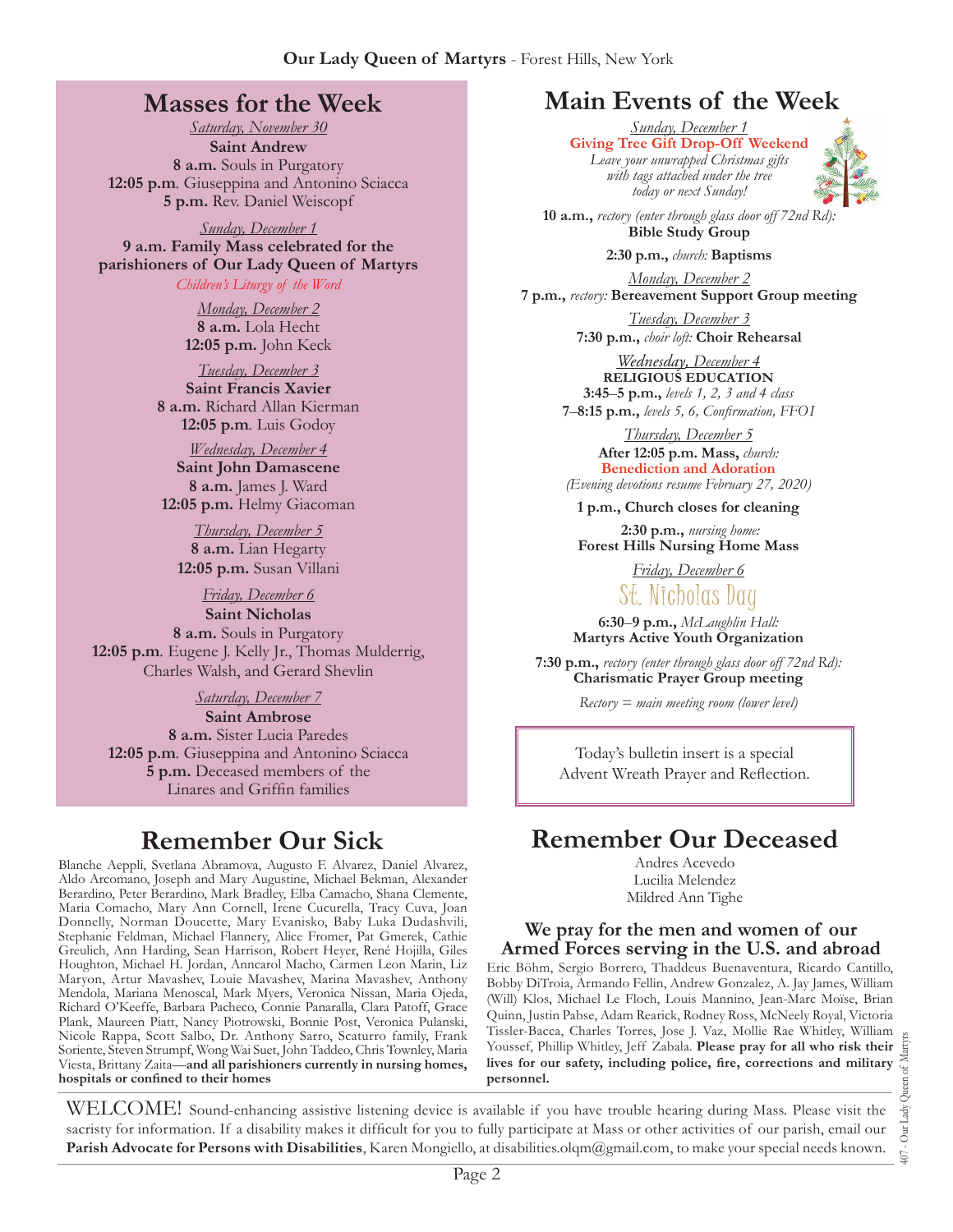# **Sunday Mass Assignments Order of Mass**

#### **Saturday, November 30**

*5 p.m.* 

*Celebrant:* Father Passenant *Lectors:* Helen Errera, Belinda Kotin *Leader of Song:* Warren Harding *EMHCs:* Kathy Scapp, Mark Scapp, Yorke Mizelle

### **Sunday, December 1**

*9 a.m.* 

*Celebrant:* Father Antonin *Lectors:* Alejandra Caycedo, Gina Warshaw *Leader of Song:* Warren Harding

*Children's Liturgy of the Word:* Carla Christian

*EMHCs:* Theresa Bryant, Richie Perl, Jack Butera, Margarita Forero

### *11:15 a.m.*

### *Celebrant:* Bishop Sanchez

*Lectors:* Irma Cruso, Johanna Fausto-DiDio *Leader of Song:* Paula Rocheleau Hernández *EMHCs:* Aracelly Torres, Jonathan Rodriguez, Angela Damone

### *1 p.m.*

### *Celebrant:* Father Passenant

*Lectors:* Joanie Molina, Siobhain Kandra *Leader of Song:* Paula Rocheleau Hernández *EMHCs:* Bettyanne McDonough, Beth Barretto, Al Smith

*Members of the Altar Server Society at all Sunday Masses*

**Thank you to all those who serve as ushers**



**First Sunday of Advent** *Cycle A—Choir Mass 11:15 a.m.*

**Entrance** *Missal #50—*"O Come, Divine Messiah" "Enter His Sanctuary Singing"*—Choir* 

**Mass Parts:** A Community Mass *(Proulx)*

**First Reading:** *Missal pg. 31—*Isaiah 2:1-5

**Responsorial Psalm**—*Missal pgs. 31-32*

**Second Reading** *Missal pg. 32—*Romans 13:11-14

**Gospel:** *Missal pgs. 32-33—*Matthew 24:37-44

**Homily**

**Offertory** "Let All Mortal Flesh" *(G. Holst)—Choir Missal #60—*"Come, Lord Jesus"

**Communion** "Zion Hears the Watchmen's Voices" *(J. S. Bach)—Choir* Organ Meditation *Missal #587—*"Christ, Be Our Light"

**Closing Hymn** *Missal #69*—"Lift Up Your Heads, Ye Mighty Gates" *Missal #50—*"O Come, Divine Messiah"—*Choir* 

# **Second Collections**

›› Today's second collection is for the Christmas Flowers. There is also an envelope for winter fuel.

›› Sunday, December 8, second collection will be for the Religious Retirement Fund. There is also an envelope for the Feast of the Immaculate Conception.

›› Please use the blue envelope at any time to contribute to the Parish Endowment Fund. At our Parish Giving portal, select Blue Envelope from the pull-down menu. ourladyqueenofmartyrs.org/blue-envelope.

# **Thursday Devotions**

Starting December 5th, Benediction and Adoration will be held immediately after the 12:05 p.m. Mass. Evening Benediction resumes on February 27, 2020 at 7:30 p.m.

# **Church Cleaning**

The church will close at 1 p.m. on December 5th for cleaning to prepare for Christmas. Thank you for understanding.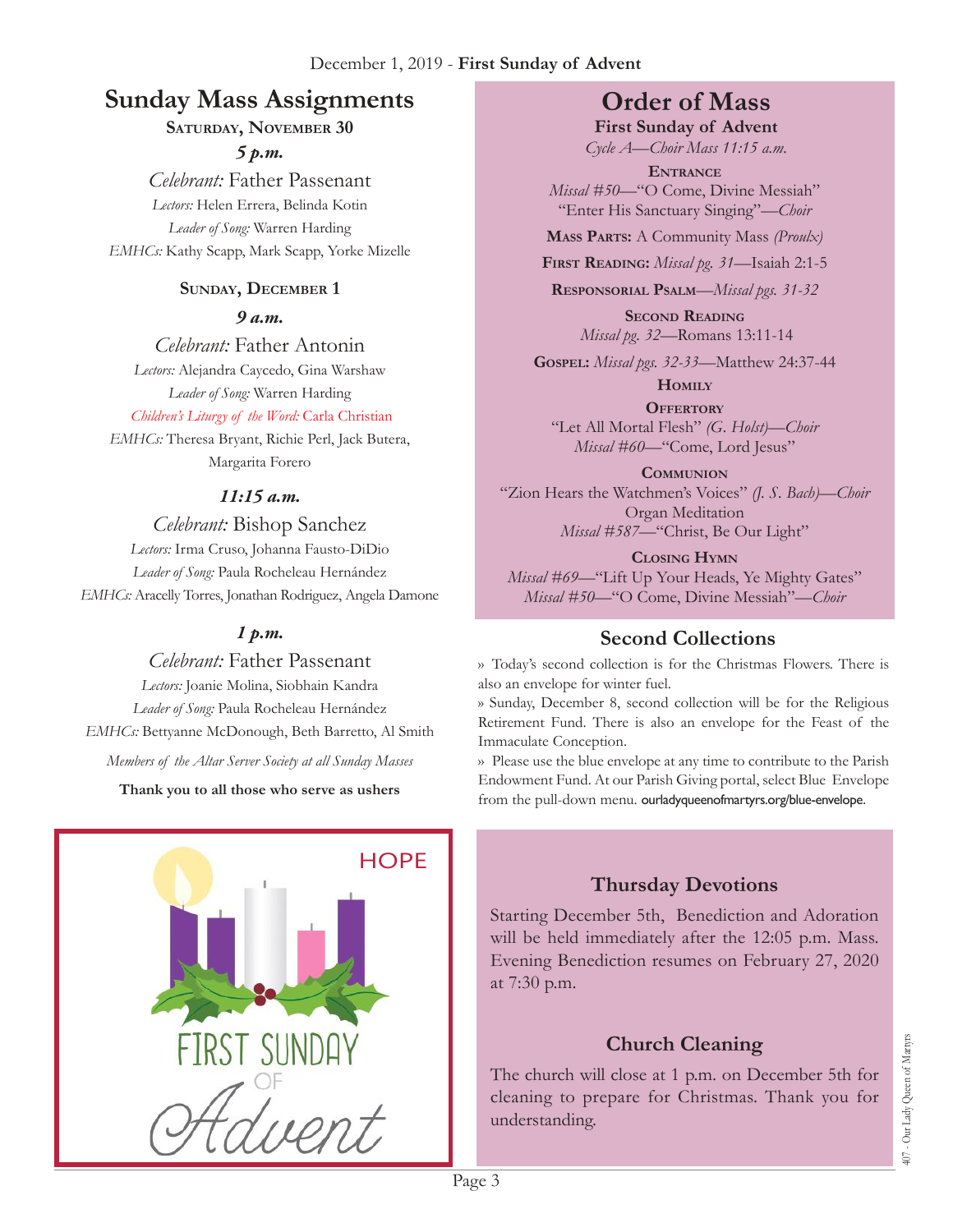# Christmas Giving Tree Deadline: December 7/8

Thank you for putting the Giving Tree on your list of small acts of kindness this Advent and Christmas season. Leave your UNWRAPPED gifts—with the original tag attached under the tree in church by the 1 p.m. Mass on Sunday, December 8th. If you didn't find a tag on the tree, that's OK. Extra gifts are welcome and you can still bring gifts for school-age children, preteens, or teens.

If needed, you may drop them off at the rectory

no later than Monday, December 9th so that Catholic Charities of Brooklyn/Queens can collect them, wrap them, and distribute them in time for Christmas.

*Tip:* Teenagers 13-18 may like a gift card that allows them to purchase what they need. (Please do not give any partially used gift cards.)

**Thank you to the Single Adults Group for organizing this year's appeal!**



#### **Bereavement Support During the Holidays**

For many, the holidays are a season of fun and good cheer, but it can be a difficult time full of sadness for those grieving the loss of a loved one. Our bereavement support group is here to HELP, CARE and LISTEN. We will meet Mondays **December 2 & December 16** from 7–9 p.m. in the rectory basement meeting room. (Previously announced December 9 meeting is canceled.) If joining for the first time, an RSVP is required. Call the rectory (718-268-6251) or email group facilitator and Commissioned Lay Pastoral Leader Yorke Mizelle at ymizelle@gmail.com.

# **Red Ribbon Sunday**

Our "Diocese of Immigrants" has a strong connection to countries where Christians continue to be persecuted. We have an obligation to them. Today is offered as a day of prayer in solidarity with persecuted Christians worldwide. By hanging red ribbons on the trees, fences, and light poles near your homes this Advent, Christmas, and Epiphany, you will also be helping to extend the awareness of their plight beyond the walls of our church to the wider community.

NOTE: Sometimes late changes to schedules happen after our bulletin is printed on Tuesday. Thank you for understanding.

# **Christmas Memorial Wreaths/Trees**

*We are accepting memorial donations that will go toward decorating the Church during this Advent and Christmas season. To request a wreath, tree, or poinsettia in remembrance of a loved one or family member, please contact the rectory and return this form by December 9. Memorial listings will appear in the Sunday bulletin of December 22, 2019. The 10 a.m. Mass on New Year's Day will be for the intention of those being memorialized and the donors to the Christmas flower fund.* 



Gift in Memory of: *please print name(s)* 

| Requester's Phone: | Email: |  |
|--------------------|--------|--|
|                    |        |  |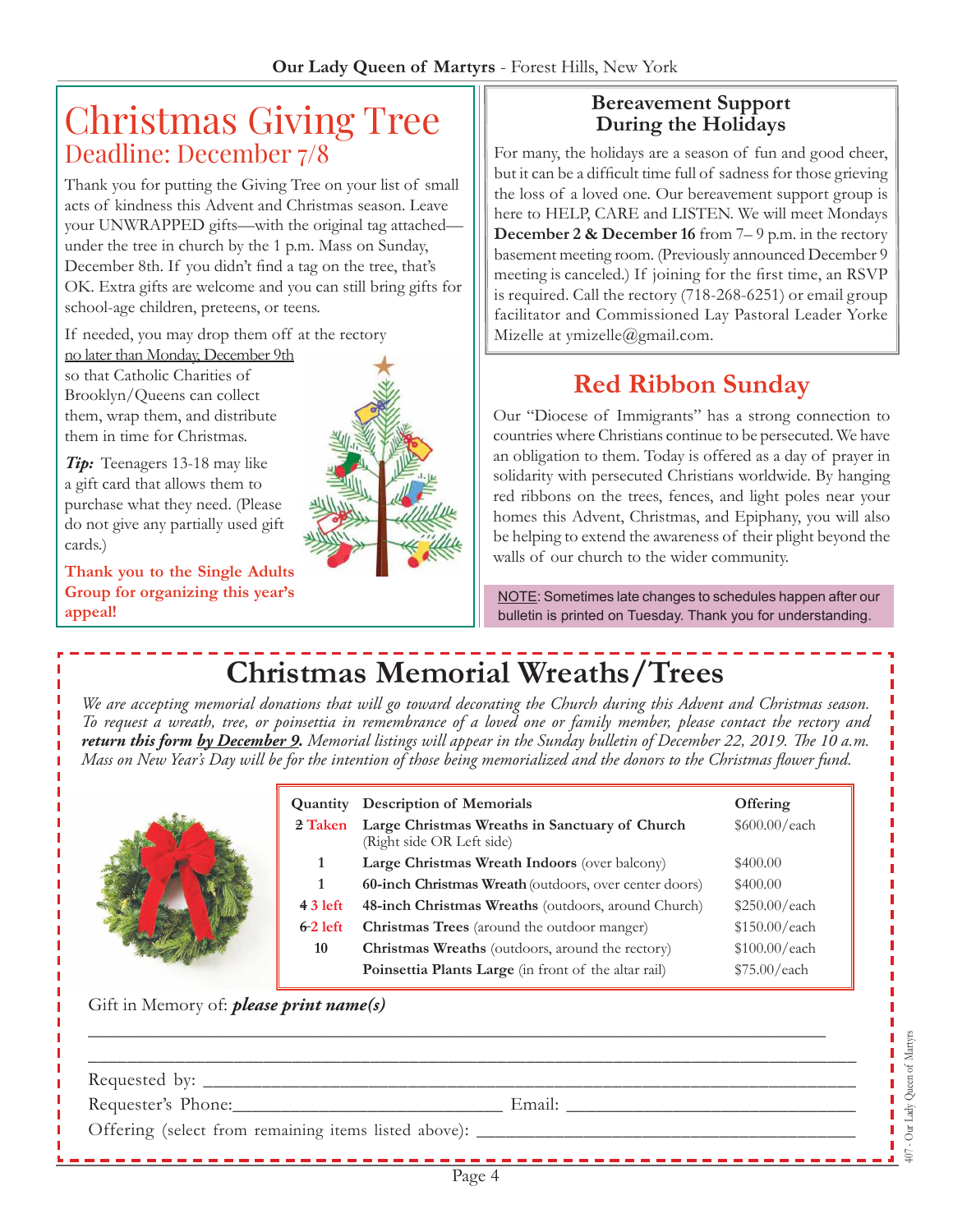## **Reflections for December on the Dignity of the Human Person**

#### *From the OLQM Social Action Committee*

God, Who has fatherly concern for everyone, has willed that all men should constitute one family and treat one another in a spirit of brotherhood.… For this reason, love for God and neighbor is the first and greatest commandment.… Indeed, the Lord Jesus, when He prayed to the Father "that all may be one as we are one" (John 17:21-22) opened up vistas closed to human reason, for He implied a certain likeness between the union of the divine Persons, and the unity of God's sons in truth and charity. This likeness reveals that man, who is the only creature on earth which God willed for itself, cannot fully find himself except through a sincere gift of himself " (Gaudium et Spes).

How wonderful is the certainty that each human life is not adrift in the midst of hopeless chaos, in a world ruled by pure chance or endlessly recurring cycles! The Creator can say to each one of us: "Before I formed you in the womb, I knew you" (Jer 1:5). We were conceived in the heart of God, and for this reason each of us is the result of a thought of God. Each of us is willed, each of us is loved, each of us is necessary" (Laudato Si).

\*\*\*\*

*If you are interested in Catholic social teaching in action, please join us. Contact Bishop Sanchez or Father Passenant in person, by phone, or email them at the rectory (rectoryolqm@aol.com). Also join us in the rectory at our next meeting. Dates and times will be announced in the bulletin and from the pulpit.*

*To learn more about the legislative issues that impact us as Catholics and how you can express your opinions to our elected officials, sign up for "action alerts" from the New York State Catholic Conference.*

**www.nyscatholic.org/nys-catholic-conference-action-center**

# **Advent Activities at OLOM** Contribution of \$3,173 for 2019 World Mission Sunday.

**December 1/2 & 7/8, Giving Tree:** *Bring unwrapped gifts for children to the tree in church*

**December 9, Immaculate Conception:** *No obligation*

**December 11, OLQM Academy Christmas Tree blessing & lighting:** *6:30 p.m., adjacent to Ascan Avenue church entrance*

- **December 12, Our Lady of Guadelupe:** *8 a.m. Mass; 12:05 p.m. Mass with procession of roses*
- **December 14/15, Bambinelli Sunday:** *Blessing of baby Jesus statues at all Sunday Masses*

**December 15, Christmas Concert:** *4 p.m. in church*

**December 16, Reconciliation Monday,** *Confessions at 11:30 a.m., 3:30–4:30 p.m., and 7–8:30 p.m.*

**December 17**–**23, O Antiphons:** *Time of active waiting and anticipation for Christ's birth*

**Weekly Collections** Because of an early closing for the Thanksgiving holiday, the collection figures for Sunday, November 17 were not available for this week's bulletin. They will be published in a future bulletin.



#### Sacred Music Society of Our Lady Queen of Martyrs

# **Annual Christmas Concert**

Jennifer Gliere, soprano John Easterlin, tenor Nathan Bahny, bass-baritone Our Lady Queen of Martyrs Choir Oratorio Society of Queens The Orchestral Arts Ensemble of Queens

#### David Close, conductor

Tickets: \$35; \$10 children 12 and under. Tickets will be available at the Rectory during office hours. For more information, call 718.268.6251

# Note of Gratitude

"Thank you for making our mission, your mission."

Rev. Charles P. Keeney, Diocesan Director of the Missions Office, sent a letter of thanks to the parishioners of Our Lady Queen of Martyrs for their generosity and the parish

### **Contact Us**

#### **BY EMAIL** Rectory Office: **rectoryolqm@aol.com**

Pastor's Office: pastorolqm@aol.com

Administrator's Office: admn.olqm@yahoo.com

Bulletin Subjects: olqmcomm@aol.com

OLQM Catholic Academy info@olqmca.org Pastoral Care Office:

dfport@gmail.com

Religious Education Office: olqmreled@gmail.com RCIA Office:

olqmrcia@gmail.com

Deacon Greg Kandra: dcngreg@gmail.com

Disabilities Advocate: disabilities.olqm@gmail.com

**BY TELEPHONE** Rectory Office: **718-268-6251**

**Emergency** (last rites) 718-810-9788 (*after office hours)*

OLQM Catholic Academy: 718-263-2622

Religious Education Office: 718-263-0907

RCIA Office: 718-268-6251, ext. 27

OLQM Charity Outreach: 718-268-6251, ext. 43

#### **ONLINE**

Website: www.ourladyqueenofmartyrs.org

Facebook, Twitter and Instagram: @OLQMChurch

OLQM Catholic Academy: www.olqmca.org